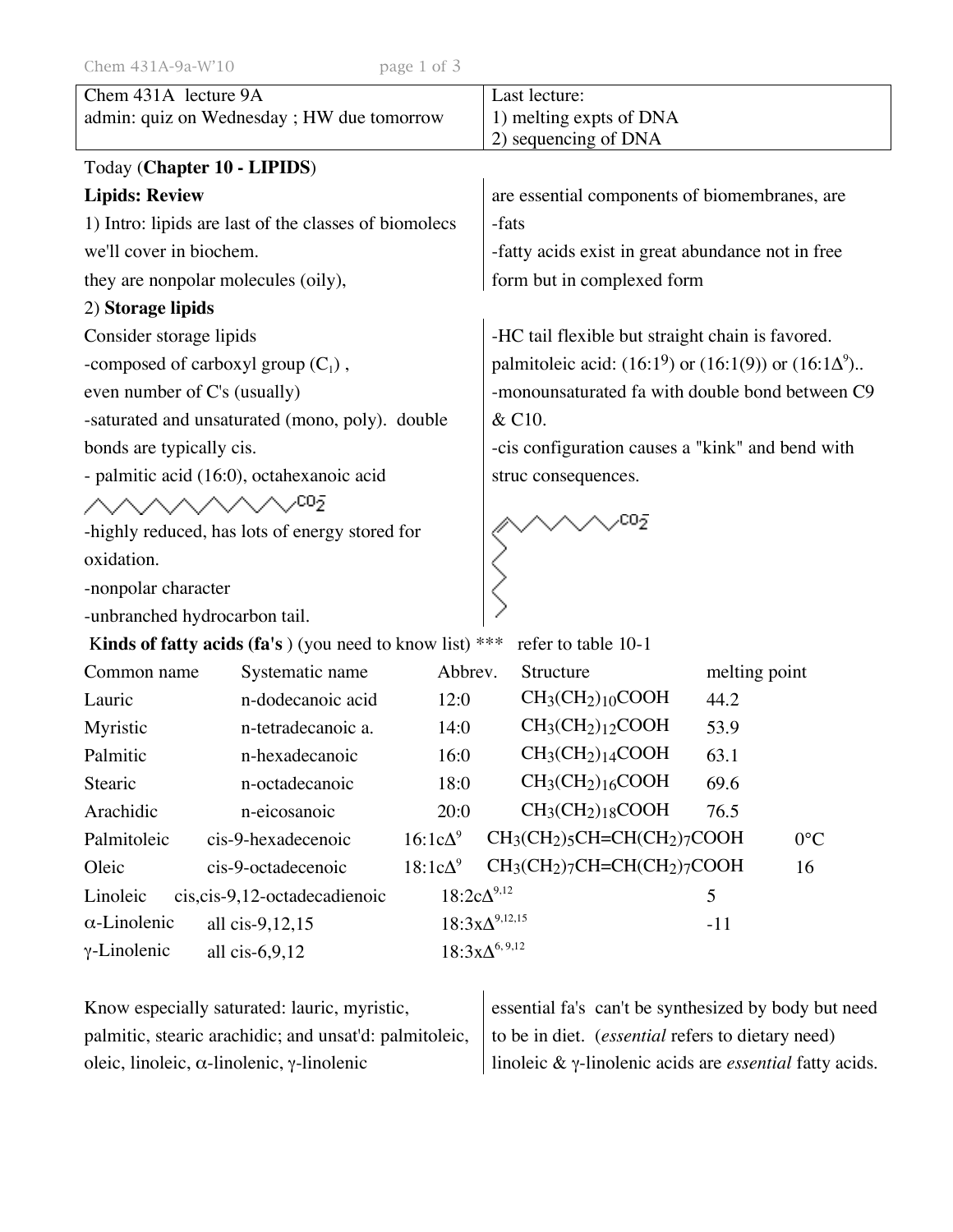## Chem 431A-9a-W'10 page 2 of 3

triacylglycerols (triglycerides, TG) are the main neutral derivatives and is the form by which fatty acids are stored. -breakdown releases  $CO<sub>2</sub>$  & H<sub>2</sub>O

useful for energy storage in adipose tissue (oil depots) note: get 38 kJ/g TG vs 17 kJ/g CHO (and proteins). It doesn't

need to be heavy, no water of hydration needed unlike CHO). Doesn't disturb *osmolarity* of the aqueous environment in cell.

simple TG : all three fa's are the same. example *tripalmitin*. Note: if only 2 fa's, diglycerides,



| (2) Recap: FA's are very reduced molecs. Insulation aquatic animals |                                        |
|---------------------------------------------------------------------|----------------------------------------|
| redox energy                                                        | (2a) We saw how TGs are synthesized    |
| TG's neutral(charge) molecs; no hydrn;                              | from 3 FAs esterified onto a glycerol  |
| $38kJ/g$ ; compared to CHO's&prot's                                 | backbone. Simple TGs: tripalmitin = TG |
| $17\text{kj/g}$ . $21\%$ men, $26\%$ women's wt.                    | with 3 identical palmitic acid FA's.   |
| Survive2-3mos starvation. Glycogen <day.< td=""><td></td></day.<>   |                                        |
|                                                                     |                                        |

(3) Hydrolysis of TGs under alkali conditions: *saponification*. (sabon=soap) soap is the metal salt of a FA. It acts as a detergent. Ie. It is able to emulsify by forming *micelles* around greasy particles and lift them off in water. (some tie advance of civilization to the invention of *saponification*: the use of

(4) Our body utilizes the FA's by first hydrolyzing them from TG's using enzymes called *phospholipases*. The FA's are carried to the cells in association with *serum albumins* which allows the FA's to travel without deleterious (detergent) effects on the cells. Very bad for the cells otherwise.

wood ashes to get KOH and then using that to boil animal fat to get soap. Problem of such soap is that it forms scum when using hard water (Mg, Ca salts). Hard water comes from water in our faucets which are often from wells. So, other modern detergents are used. Eg. SDS sodium dodecyl sulfate (the sulfate in place of carboxylate).

(5) Diacylglycerols (DGs) or diglycerides: -contain only 2 FA's. in 1 & 2 positions. The 3rd position may be *esterified* to something else. Eg. If have a phosphoester at 3 position:*diacylglycerol phosphate* ("*phosphatidic acid*"). This is parent compnd for *glycerophospholipids*. Which are very impt in membranes.